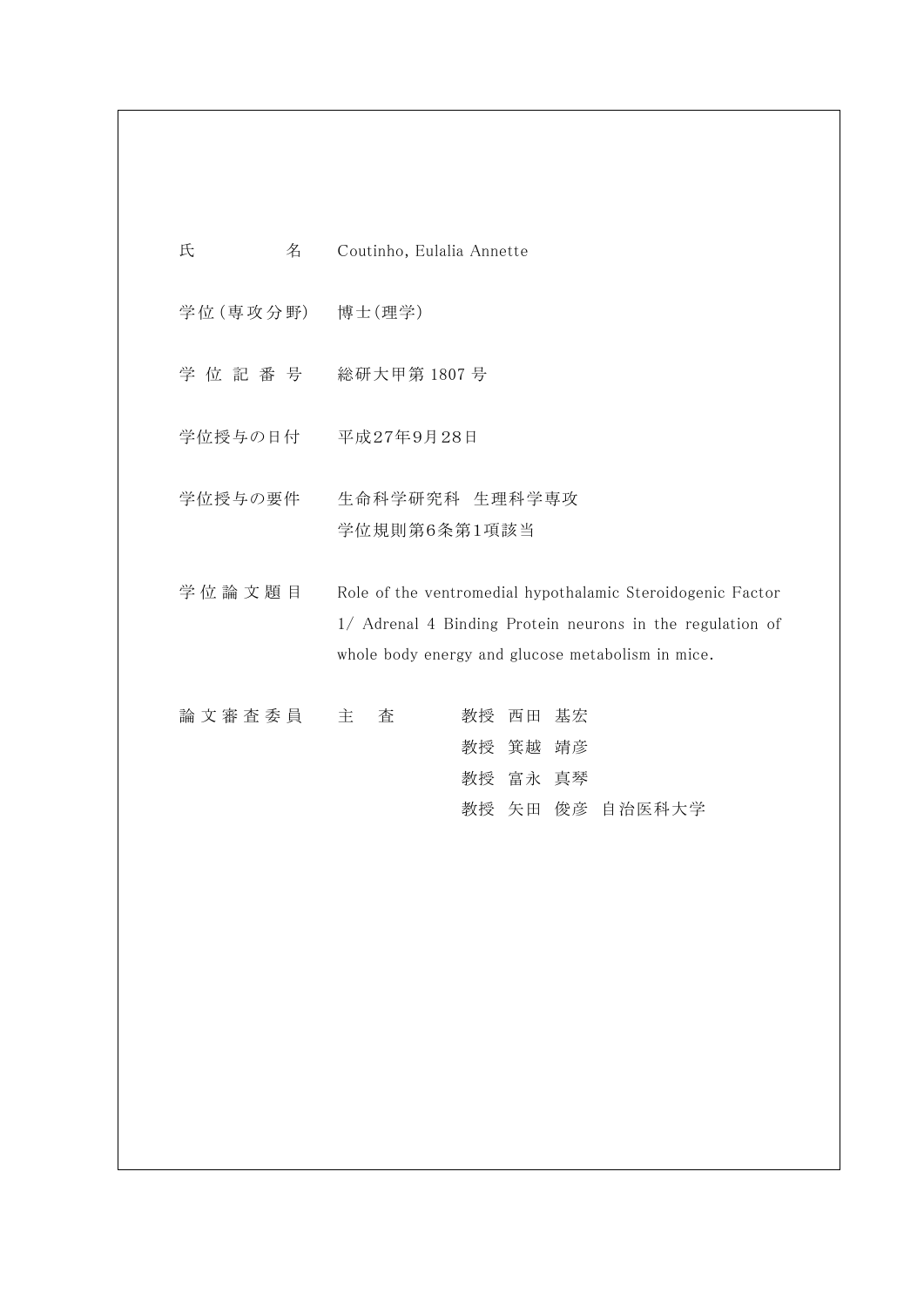## 論文内容の要旨

Summary of thesis contents

The hypothalamus is the brain center which communicates with the periphery to control autonomic pathways that regulate energy intake, expenditure and storage. The ventromedial hypothalamus (VMH) was the first region of the hypothalamus found to play a crucial role in body weight regulation and energy homeostasis and came to be known as the 'satiety center' because studies showed that VMH lesions resulted in hyperphagia and obesity. Electrical stimulation of the VMH suppressed feeding behavior and decreased food intake in rats. Researchers also found that electrical or chemical stimulation of the VMH increased glucose uptake in peripheral tissues like skeletal muscle and brown adipose tissue. The VMH consists of different neuron populations characterized by the expression of either steroidogenic factor-1 (SF-1), brain derived neurotrophic factor (BDNF), pituitary adenylate cyclase activating polypeptide (PACAP) or cerebellin 1 (Cbln1). SF-1 (also known as adrenal 4 binding protein) is a member of the nuclear hormone receptor family of transcriptional regulators. SF-1 expressing neurons are limited to the VMH in the hypothalamus and are required for the normal development of VMH structure.

In my research, I studied the effect of activation or inhibition of SF-1 neurons on energy and glucose metabolism. I used the Designer Receptors Exclusively Activated by Designer Drugs (DREADD) system. DREADD technology is a pharmacogenetic method to activate or inhibit specific neurons in the brain. Upon expression of the stimulatory DREADD 'hM3Dq' or inhibitory DREADD 'hM4Di', a small drug like molecule clozapine-N-oxide (CNO) is used to activate or inhibit neuronal activity, respectively. I implanted VMH-targeting bilateral steel cannulas in SF-1 cre recombinase transgenic (SF-1 Cre Tg) mice and injected double floxed DREADD adenoassociated virus (AAV) vectors through it.

Brain sections showed expression of DREADD-mCherry only in the VMH. CNO injection into hM3Dq expressing SF-1 Cre Tg (hM3Dq) mice activated SF-1 neurons, while CNO injection into hM4Di expressing SF-1 Cre Tg (hM4Di) mice inhibited SF-1 neurons. Activation of SF-1 neurons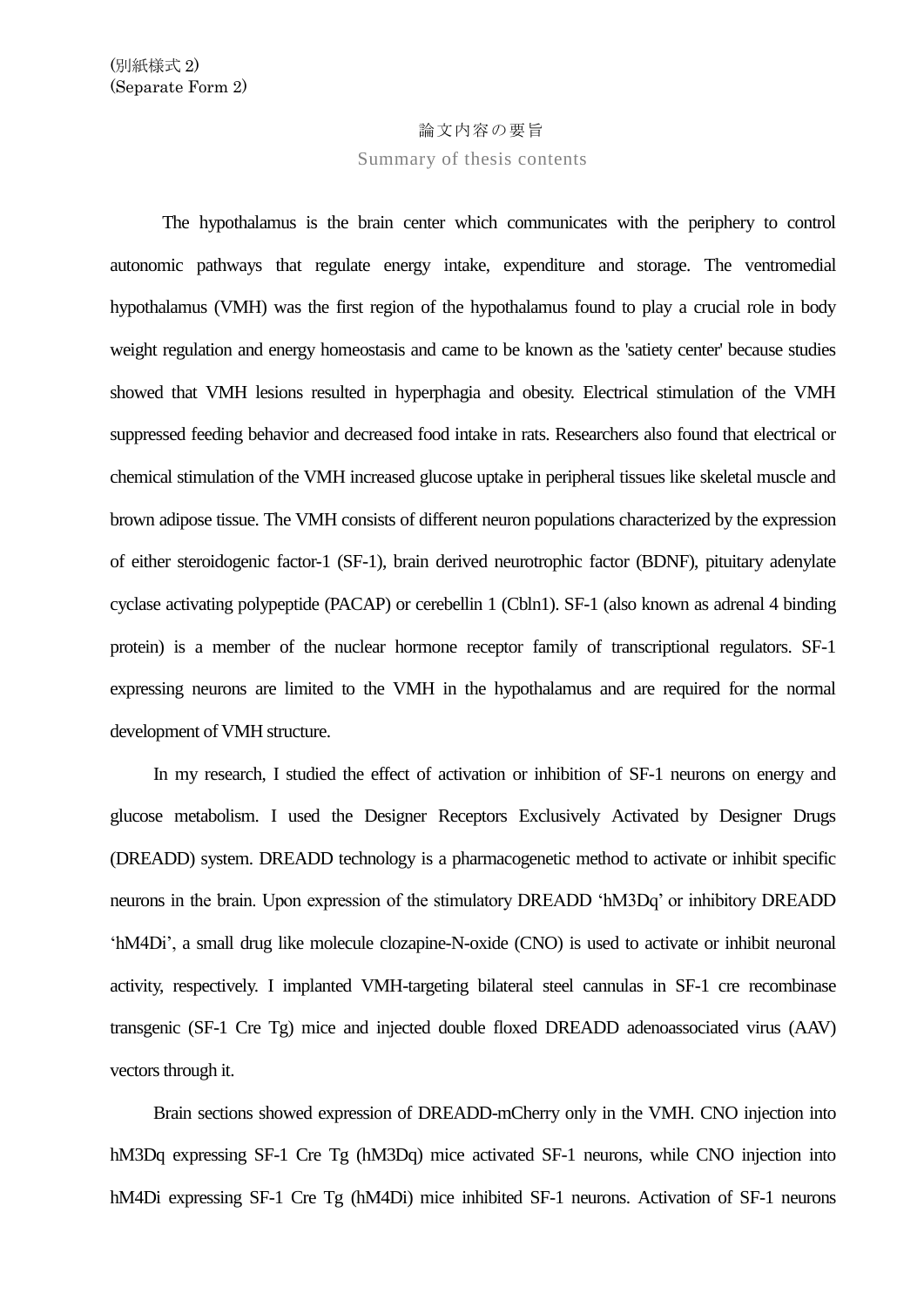decreased three hours food intake after overnight fasting and during the dark period while inhibition of SF-1 neurons had no effect on food intake. I found that activation of SF-1 neurons increased energy expenditure and decreased respiratory quotient (RQ). Activation of SF-1 neurons also increased fat oxidation, but didn't alter carbohydrate oxidation. CNO injection to hM3Dq mice didn't change the locomotor activity significantly. These results suggest that increased energy expenditure on activation of SF-1 neurons was due to increased fatty acid oxidation and independent of locomotor activity. On the other hand, CNO injection to hM4Di mice didn't alter energy expenditure or locomotor activity. In addition, activation of SF-1 neurons increased insulin sensitivity and improved insulin tolerance during insulin tolerance test (ITT). In contrast, injection of CNO into hM4Di mice impaired insulin tolerance during ITT. During hyperinsulinemic-euglycemic clamp, SF-1 neuronal activation significantly increased glucose infusion rate required to maintain euglycemia. In accordance, activation of SF-1 neurons also enhanced insulin-induced suppression of gene expression of rate-limiting gluconeogenic enzymes like glucose 6 phosphatase (G6Pase) and phosphoenol pyruvate carboxykinase (PEPCK) in the liver significantly. Activation of SF-1 neurons showed a tendency to increase glucose uptake by the red type skeletal muscle under basal insulin levels. However under hyperinsulinemia, SF-1 neuronal activation greatly increased insulin-stimulated glucose uptake in red type skeletal muscle. I found an increase in phosphorylation of Akt (a key molecule in insulin signaling) in the soleus muscle of hM3Dq mice, further demonstrating an increase in insulin sensitivity in the muscle under hyperinsulinemia.

Overall, SF-1 neurons regulates insulin sensitivity especially in red type skeletal muscle and the liver. It also plays an important role in energy homeostasis by regulating energy expenditure and energy (food) intake. Thus, using the DREADD system, I was able to elucidate the role of VMH SF-1 neurons by altering its activity and have shown its importance in regulating energy and glucose metabolism. These results support the idea that SF-1 neurons in the VMH are a crucial neuronal population for whole-body metabolism and suggest that through its activity, it regulates energy balance and glucose homeostasis.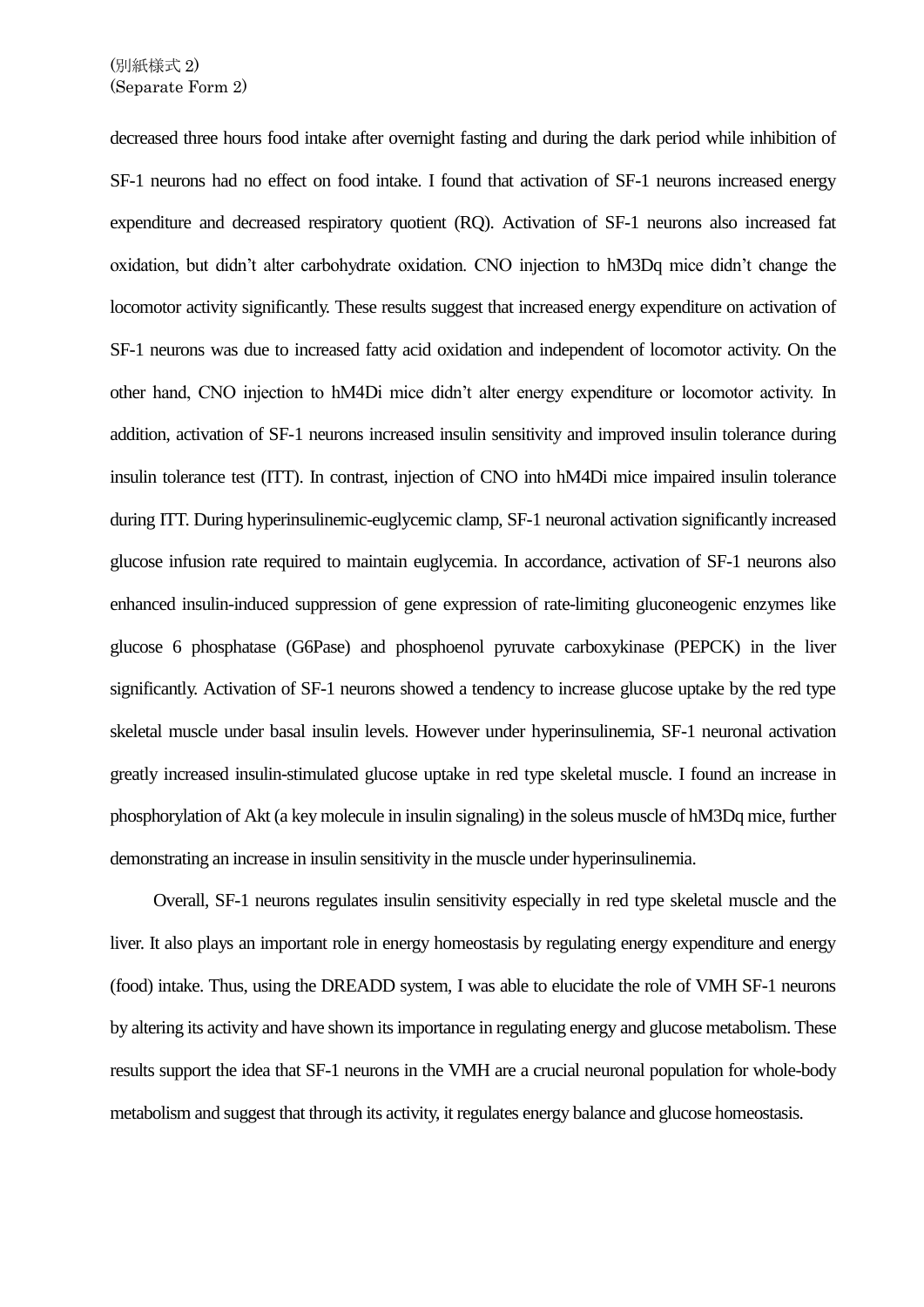## 博士論文の審査結果の要旨

Summary of the results of the doctoral thesis screening

末梢組織のエネルギー代謝は中枢神経系によって直接制御されており、その中でも視床 下部腹内側核(VMH)は、古くから、摂食及び末梢組織の代謝に調節作用を及ぼすことが 知られている。VMHには、転写因子steroidogenic factor-1/adrenal 4 binding protein (SF-1/Ad4BP) を選択的に発現するニューロン(以下、SF-1ニューロン)が存在し、同ニ ューロンは脂肪細胞産生ホルモン、レプチンによる代謝調節作用に関わることが報告され ている。しかし、これらの実験は、SF-1ニューロン選択的にレプチン受容体を欠損、また はレプチン受容体細胞内シグナル分子を欠損したマウスを用いることから、マウス発達過 程におけるVMH内の神経ネットワーク形成にも影響を及ぼしている可能性がある。本論文 は、全身のエネルギーおよび糖代謝に及ぼすVMH SF-1ニューロンの調節作用を、薬理遺 伝学的手法、in vivoにおける代謝実験法を駆使し、成熟雄マウスを用いて明確に証明した 研究である。

出願者は、VMHのSF-1ニューロン特異的にデザイナー受容体を発現する遺伝子改変マ ウスを作出し、SF-1ニューロンの神経活動を選択的に変化させることを可能とする DREADD (Designer Receptors Exclusively Activated by Designer Drugs)システムを構 築した。具体的には、SF-1プロモーターの支配下でCre recombinaseを発現するトランス ジェニックマウスのVMHに活性化DREADD(hM3Dq)または不活性化DREADD(hM4Di) 受容体をコードするアデノ随伴ウィルスを接種してこれらの受容体をSF-1ニューロンに 発現させた後、特異的リガンドCNO (clozapine-N- oxide)をマウスに投与することで、 VMHのSF-1ニューロンを選択的に活性化または不活性化させた。CNO投与によるVMHニ ューロンの活性化(脱分極)および不活性化(過分極)は、脳スライス標本におけるSF-1 ニューロンの膜電位を電流固定(カレントクランプ)により記録することで確認した。

hM3Dq発現マウスへのCNO投与によるSF-1ニューロンの活性化は、食餌摂取量の減少、 全身エネルギー消費量の増加、呼吸商の減少、脂肪酸化の増加を引き起こした。一方、SF-1 ニューロンの活性化は自発運動量に影響を与えなかった。このことから、エネルギー消費 の増加は、運動による二次的な効果では無く、自律神経あるいはホルモンによる代謝量の 増加によることが示唆された。これに対し、hM4Di発現マウスへのCNO投与によるSF-1 ニューロンの不活性化は、食餌摂取量、全身エネルギー消費に影響しなかった。次に、SF-1 ニューロンの神経活動をDREADD法により変化させた時の糖代謝への影響を調べた。イン スリン負荷試験では、SF-1ニューロンの活性化によりインスリン感受性が増強し、逆に SF-1ニューロンの不活性化によりインスリン感受性が低下した。インスリンを持続的にマ ウスに投与しインスリン感受性を評価するグルコースクランプ試験では、SF-1ニューロン の活性化は、血糖値維持に必要なグルコース注入量を顕著に増加させた。これと一致して、 SF-1ニューロンの活性化は、肝臓において糖新生律速酵素(glucose-6-phosphataseと phosphoenol pyruvate carboxykinase)遺伝子発現量を低下させると共に、赤筋タイプの 骨格筋(ヒラメ筋など)においてインスリン依存性糖取り込み (2-[14C] deoxyglucose取り 込み量)を顕著に増大させた。さらに、ヒラメ筋においてインスリン受容体シグナリング